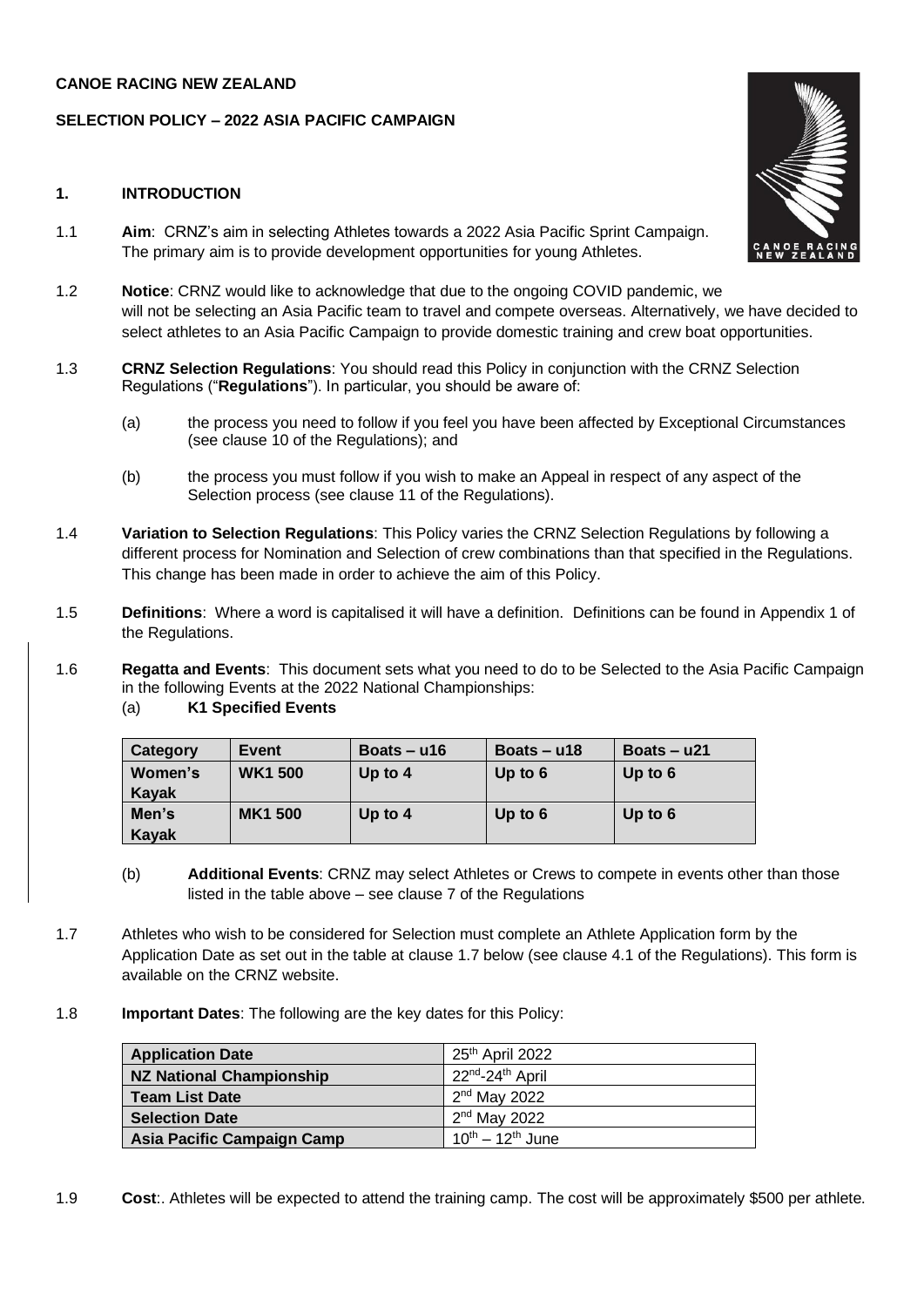## **2. PROCESS**

- 2.1 **Outline:** In order to be selected, you need to:
	- (a) meet all of the Eligibility Criteria see Part 2 of the Regulations; and
	- (b) earn Nomination see Part 3 of the Regulations
	- (c) meet the Performance Criteria below see Part 4 of the Regulations (subject to any Exceptional Circumstances).

### **3. NOMINATION**

- 3.1 **Pre-conditions**: Athletes must fulfil the following pre-conditions:
	- (a) compete in the 2022 CRNZ Sprint Nationals in a K1 Event:
		- (i) u16 Athletes must compete in a u16 K1 Event;
		- (ii) u18 Athletes must compete in a u18 K1 Event; and
		- (iii) u21 Athletes must compete in an Open K1 Event; and
- 3.2 **Team List Nominated post-Nationals**: After the CRNZ Sprint Nationals, CRNZ will Nominate a Team List comprising 4 Athletes from U16, 6 Athletes from the U18 and 6 Athletes from the U21 category in each gender<sup>1</sup>. The Team List will be calculated as follows:
	- (a) The top 4 u16, top 6 u18, top 6 u21 placed Athletes in the K1 500 and who have submitted an Athlete Application will be nominated to the Team.
- 3.3 **Possibility of Nominating Additional Athletes**: The Head Coach may, in his/her sole discretion, Nominate extra Athletes (up to a maximum of 8 Athletes per category).
- 3.4 **Nomination Factors**: Subject to clause 3.3, the relevant Head Coach, in consultation with Selectors, will consider the following Factors when Nominating Athletes for Crew combinations during the Campaign:
	- (a) The purpose of the Campaign in regards to providing development opportunities for young athletes;
	- (b) Performances and data from the New Zealand Nationals, Blue Lakes 2 Regatta, and Asia Pacific Training Camp;
	- (c) Any of the Nomination Factors set out in clause 6.3 of the Regulations.

# **PERFORMANCE CRITERIA AND SELECTION**

- 3.5 **Performance Criteria**: There are no Performance Criteria for the Asia Pacific Campaign. Athletes who earn Nomination will automatically be Selected.
- 3.6 **Selection**: If Selected, you must:
	- (a) complete a CRNZ Athlete Agreement within 10 working days of the Selection Date;
	- (b) attend the Asia Pacific Training Camp on  $10-12<sup>th</sup>$  June 2022 and

<sup>1</sup> *E.g., Women's Kayak u18, Men's Kayak u18 and so on. U21 Athletes will be taken from the results of the Open Events at the Sprint Nationals.*